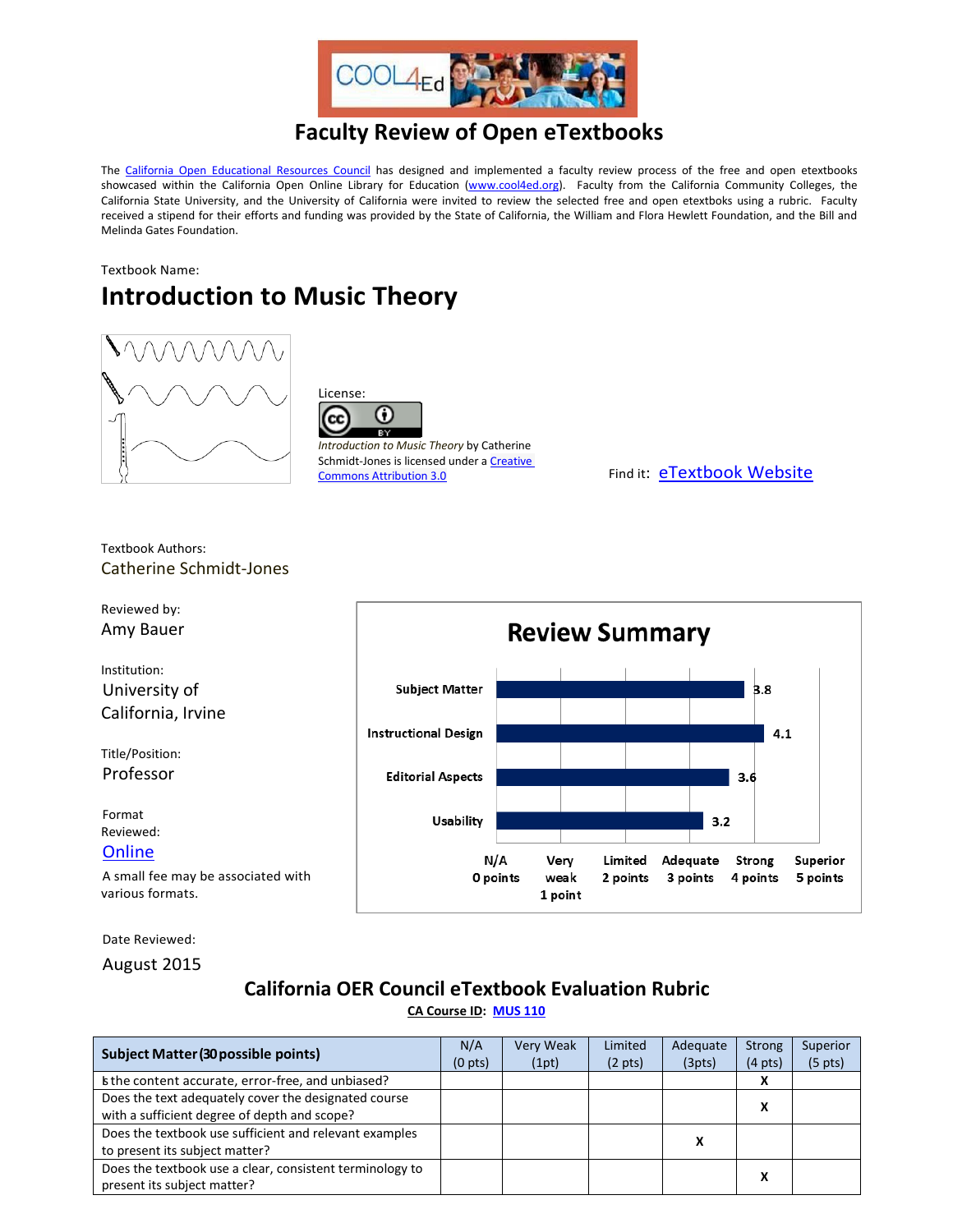| Does the textbook reflect current knowledge of the         |  |  |  |
|------------------------------------------------------------|--|--|--|
| subject matter?                                            |  |  |  |
| Does the textbook present its subject matter in a          |  |  |  |
| culturally sensitive manner? (e.g. Is the textbook free of |  |  |  |
| offensive and insensitive examples? Does it include        |  |  |  |
| examples that are inclusive of a variety of races,         |  |  |  |
| ethnicities, and backgrounds?)                             |  |  |  |

Total Points: 23 out of 30

Please provide comments on any aspect of the subject matter of this textbook:

- Introduction to Music Theory represents a full course in what is commonly called Fundamentals of Music: an introduction to the basics of music notation, key relations and other topics that precede the study of common practice harmonic theory. In that respect it succeeds admirably, with some notable lacunae (noted below).
- The book includes 13 chapters divided into three sections; the first covers Pitch and Interval, the second Keys and Scales, and the third Triads and Chords, with some supplementary materials.
- The first chapter, an introduction to the octave, serves as a model for the whole: a cursory definition of octave equivalence is linked to scientific definition, with ideas for introducing these concepts in the classroom for both young and old.
- Embedded links focus on not only terminology but also offer historical and cultural information (e.g. Western music), and more advanced topics for the adventurous. As an example, in chapter one we find links to major keys, chords, tonal center, minor keys, Western tradition, harmony, beginning harmonic analysis, keyboard, chromatic scale, half/whole steps, circle of fifths, key signature, tuning systems, timbre and transposition. This first chapter also includes listening exercises in major vs. minor, tonal center, and three scales, with links to staff paper download.
- An introduction to ear training in chapter four offers very basic ear-training exercises, as do the chapters on major and minor chords and scales, but most chapters include periodic written exercises in which the student can quiz herself and click a link for the immediate answer.

| Instructional Design (35 possible points)                                                                                                                                 | N/A<br>$(0 \text{ pts})$ | <b>Very Weak</b><br>(1pt) | Limited<br>$(2 \text{ pts})$ | Adequate<br>(3pts) | <b>Strong</b><br>$(4 \text{ pts})$ | Superior<br>$(5 \text{ pts})$ |
|---------------------------------------------------------------------------------------------------------------------------------------------------------------------------|--------------------------|---------------------------|------------------------------|--------------------|------------------------------------|-------------------------------|
| Does the textbook present its subject materials at<br>appropriate reading levels for undergrad use?                                                                       |                          |                           |                              |                    |                                    | х                             |
| Does the textbook reflect a consideration of different<br>learning styles? (e.g. visual, textual?)                                                                        |                          |                           |                              |                    | X                                  |                               |
| Does the textbook present explicit learning outcomes<br>aligned with the course and curriculum?                                                                           |                          |                           |                              |                    | X                                  |                               |
| Is a coherent organization of the textbook evident to the<br>reader/student?                                                                                              |                          |                           |                              |                    |                                    | x                             |
| Does the textbook reflect best practices in the instruction<br>of the designated course?                                                                                  |                          |                           |                              | X                  |                                    |                               |
| Does the textbook contain sufficient effective ancillary<br>materials? (e.g. test banks, individual and/or group<br>activities or exercises, pedagogical apparatus, etc.) |                          |                           |                              | x                  |                                    |                               |
| Is the textbook searchable?                                                                                                                                               |                          |                           |                              |                    |                                    | x                             |

The end of each chapter includes a summary of topics covered.

Total Points: 29 out of 35

Please provide comments on any aspect of the instructional design of this textbook:

- I find puzzling the lack of any discussion of rhythm: there is no discussion of duration, note grouping or meter.
- At four points the author links to external websites, one introducing improvisation (unfortunately in Dutch!), two online ear-training sites, one offering a simpler version of the fundamentals presented here, and one broken link (http://www.openingmeasures.com/). I would have liked to see actual notated works featured, but most instructors will have their own favorite examples for each topic.
- In addition to the lack of rhythmic discussion, I note four other lapses:
	- o 1. The introductory octave naming conventions should stress scientific notation, not the outdated Helmholtz system.
	- o 2. There are text and exercise references to unidentified figures in chapters 1-2, 2-2, 2-3 and 3-3; in the first three instances one could find the references with a little work (the answers are included), but the missing figure in 3-3 seems to reference the answer of the previous exercise.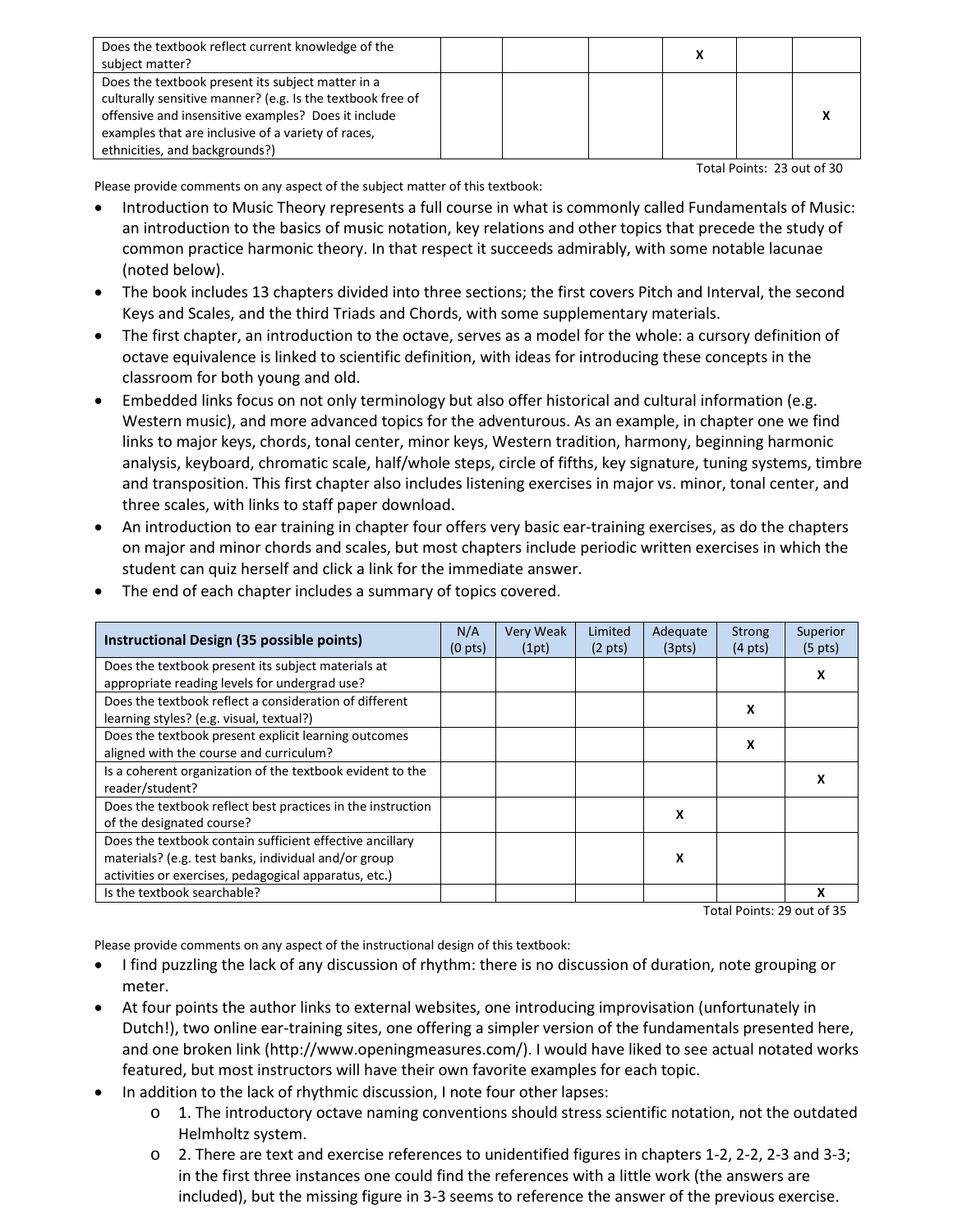- o 3. There are links to animated flash examples in the chapter on Cadence that include chord id errors (2nd inversion unlabeled), harmonic errors (reverse progression, bizarre presentation with V-ii rather than vi) and execrable voice-leading in the HC and DC.
- o 4. Many chapters include links to pages on acoustics for music theory, harmonic series, tuning, standing waves and musical instruments, orchestral instruments, modes and ragas— yet none of these pages are listed in the contents, and none are included in the epub or pdf versions of the book.

| <b>Editorial Aspects (25 possible points)</b>                |                     | <b>Very Weak</b><br>(1pt) | Limited<br>$(2 \text{ pts})$ | Adequate<br>(3pts) | <b>Strong</b><br>$(4 \text{ pts})$ | Superior<br>$(5 \text{ pts})$ |
|--------------------------------------------------------------|---------------------|---------------------------|------------------------------|--------------------|------------------------------------|-------------------------------|
| Is the language of the textbook free of grammatical,         | (0 <sub>pts</sub> ) |                           |                              |                    | x                                  |                               |
| spelling, usage, and typographical errors?                   |                     |                           |                              |                    |                                    |                               |
| Is the textbook written in a clear, engaging style?          |                     |                           |                              |                    | X                                  |                               |
| Does the textbook adhere to effective principles of          |                     |                           |                              |                    |                                    |                               |
| design? (e.g. are pages latid0out and organized to be        |                     |                           |                              |                    | x                                  |                               |
| clear and visually engaging and effective? Are colors,       |                     |                           |                              |                    |                                    |                               |
| font, and typography consistent and unified?)                |                     |                           |                              |                    |                                    |                               |
| Does the textbook include conventional editorial             |                     |                           |                              |                    |                                    |                               |
| features? (e.g. a table of contents, glossary, citations and |                     |                           | х                            |                    |                                    |                               |
| further references)                                          |                     |                           |                              |                    |                                    |                               |
| How effective are multimedia elements of the textbook?       |                     |                           |                              |                    | x                                  |                               |
| (e.g. graphics, animations, audio)                           |                     |                           |                              |                    |                                    |                               |
| Total Points: 18 out of 25                                   |                     |                           |                              |                    |                                    |                               |

Please provide comments on any editorial aspect of this textbook.

• As noted above, the text links to strong supplementary material on acoustics for music theory, harmonic series, tuning, standing waves and musical instruments, orchestral instruments, modes and ragas, yet none of this is listed in the contents, and none are included in the epub or pdf versions of the book. Strangely enough there is an index of topics in the pdf version, but not online nor in the epub version.

| <b>Usability (25 possible points)</b>                                                                                                       | N/A<br>(0 <sub>pts</sub> ) | <b>Very Weak</b><br>(1pt) | Limited<br>$(2 \text{ pts})$ | Adequate<br>(3pts) | Strong<br>$(4 \text{ pts})$ | Superior<br>$(5 \text{ pts})$ |
|---------------------------------------------------------------------------------------------------------------------------------------------|----------------------------|---------------------------|------------------------------|--------------------|-----------------------------|-------------------------------|
| Is the textbook compatible with standard and commonly<br>available hardware/software in college/university campus<br>student computer labs? |                            |                           |                              |                    |                             | х                             |
| Is the textbook accessible in a variety of different<br>electronic formats? (e.g. .txt, .pdf, .epub, etc.)                                  |                            |                           |                              |                    | х                           |                               |
| Can the textbook be printed easily?                                                                                                         |                            |                           |                              | x                  |                             |                               |
| Does the user interface implicitly inform the reader how<br>to interact with and navigate the textbook?                                     |                            |                           |                              |                    | x                           |                               |
| How easily can the textbook be annotated by students<br>and instructors?                                                                    | х                          |                           |                              |                    |                             |                               |

Total Points: 16 out of 25

Please provide comments on any aspect of access concerning this textbook.

• The textbook is part of the Open Stax CNX at Rice, therefore the search function locates all instances of a term in any volume associated with CNX. The textbook would be improved with an online index or sitemap. The text links within both the epub and pdf versions link, as in all CNX courses, to the online version, not the discrete document.

| <b>Overall Ratings</b>                 |        |              |                   |                   |                   |                   |
|----------------------------------------|--------|--------------|-------------------|-------------------|-------------------|-------------------|
|                                        | Not at | Very Weak    | Limited           | Adequate          | Strong            | Superior          |
|                                        | all (0 | (1 pt)       | $(2 \text{ pts})$ | $(3 \text{ pts})$ | $(4 \text{ pts})$ | $(5 \text{ pts})$ |
|                                        | pts)   |              |                   |                   |                   |                   |
| What is your overall impression of the |        |              |                   |                   |                   |                   |
| textbook?                              |        |              |                   |                   | X                 |                   |
|                                        | Not at | Strong       | Limited           |                   |                   | Enthusiastically  |
|                                        | all (0 | reservations | willingness       | Willing           | Strongly          | willing           |
|                                        | pts)   | (1 pt)       | (2 pts)           | $(3 \text{ pts})$ | willing (4 pts)   | (5 pts)           |
| How willing would you be to adopt      |        |              |                   |                   | X                 |                   |
| this book?                             |        |              |                   |                   |                   |                   |

Total Points: 8 out of 10